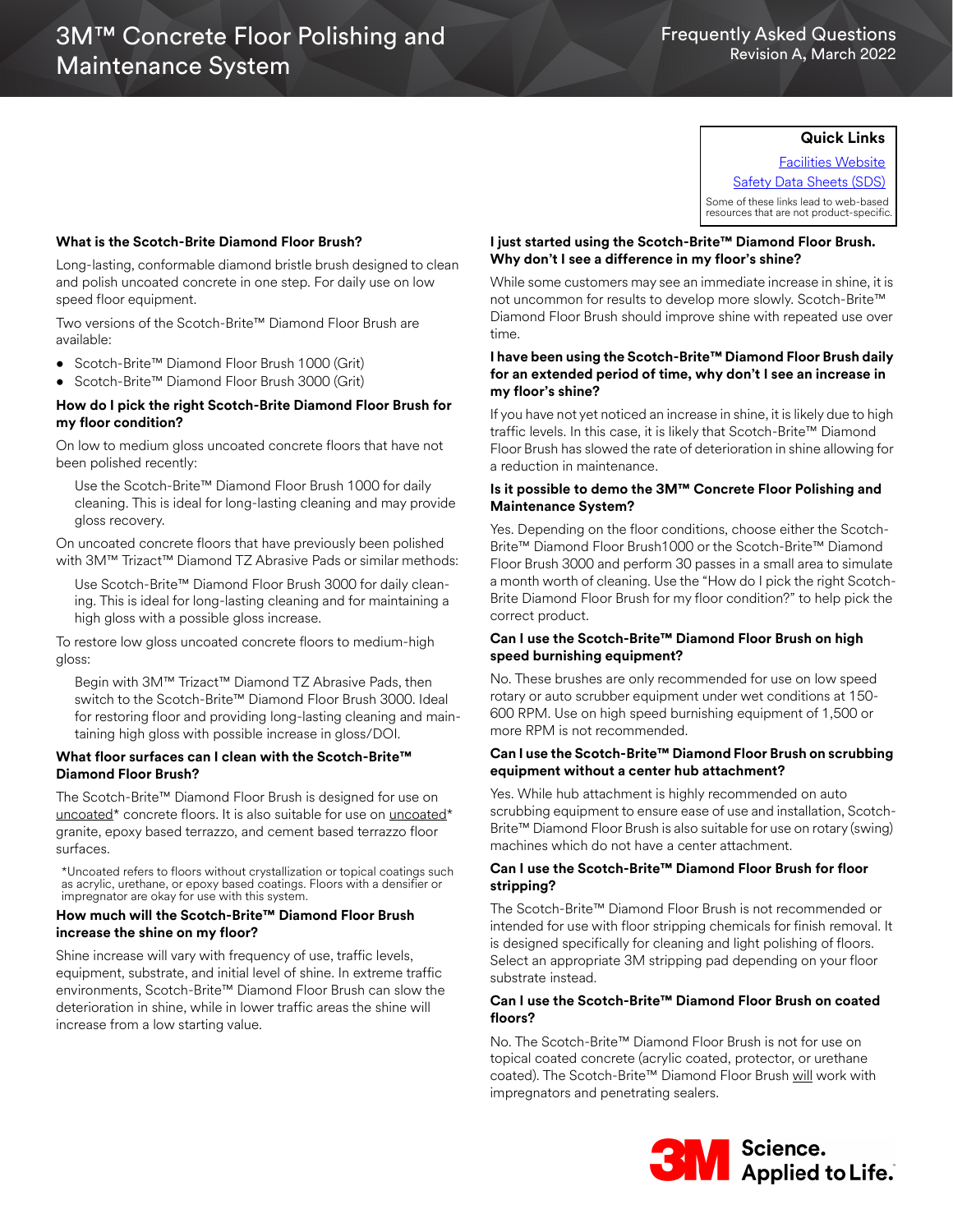## **How do I know if my floor is coated?**

A standing water test can be performed to help determine if the floor is coated or not. Place a small (golf ball-sized) amount of water on the floor. Let stand for 5 to 10 minutes and inspect the water. Does the water bead up or have high surface tension? Remove the water with a cloth or paper towel and inspect the floor. If the floor has darkened from the standing water, it is likely uncoated. If the water has beaded up and the color of the floor has not changed, it is likely coated.

### **Can I use the Scotch-Brite™ Diamond Floor Brush on ceramic tile floors?**

No.

**Can I use the Scotch-Brite™ Diamond Floor Brush on crystallized marble floors?**

No.

**Can I use the Scotch-Brite™ Diamond Floor Brush on resilient floors?**

No.

## **Can I use the Scotch-Brite™ Diamond Floor Brush to clean with water only?**

Yes. Scotch-Brite™ Diamond Floor Brush is effective with just water.

#### **Can I use the Scotch-Brite™ Diamond Floor Brush with a neutral cleaner?**

Yes. While Scotch-Brite™ Diamond Floor Brush is most effective when used in an auto scrubber with the 3M™ Concrete Floor Cleaner & Densifier, you have the option to use a neutral cleaner or the cleaner of your choice mixed to the proper dilution.

#### **How do I know when it is time to discard and replace a Scotch-Brite™ Diamond Floor Brush?**

It is time to replace the Scotch-Brite™ Diamond Floor Brush when the bristle length is less than 0.125 in. (3.2 mm). The Scotch-Brite™ Diamond Floor Brush will still work as long as there is resin, drag increases when bristles are less than 0.125 in. (3.2 mm) in length.

## **How long does the Scotch-Brite™ Diamond Floor Brush last?**

Depending on many factors, including but not limited to: floor type, floor condition, pad pressure, water/chemical flow, chemical selection, etc., the Scotch-Brite™ Diamond Floor Brush can clean 3,000,000 to 6,000,000 sq ft (280,000 to 555,000 sq m) before needing to be replaced.

#### **What is the difference between the Scotch-Brite Diamond Floor Brush and Diamond floor pads?**

The Scotch-Brite Diamond Floor Brush has significantly longer life and durability compared with traditional and competitive diamond floor pads. Depending on floor and usage conditions, the Scotch-Brite Diamond Floor Brush may last 18 times longer than competitive diamond floor pads.

## **Is there noise when using the Scotch-Brite™ Diamond Floor Brush?**

Noise levels from using the Scotch-Brite™ Diamond Floor Brush may be slightly higher compared to floor pads, but may be lower compared to rigid diamond systems or rigid brushes.

### **What if I see soil build up between the bristles?**

Soil can build up between the bristles but should not affect the overall performance of the brush. Rinsing the brushes daily will help reduce soil loading.

#### **What pad pressure should be used on auto scrubbers?**

For machines with low, medium, and high pressure settings 3M recommends using the low pressure setting to start with. For machines with low-high pressure settings, 3M recommends using the low pressure setting to start with. Adjust as needed. Increased pressure may decrease the life of the Scotch-Brite™ Diamond Floor Brush.

## **Can the Scotch-Brite™ Diamond Floor Brush be used on a selfdriving auto scrubber?**

Yes.

## **What is 3M™ Concrete Cleaner & Densifier?**

3M™ Concrete Cleaner & Densifier is a daily cleaning solution that removes surface soils and contaminants while also densifying floors to a more pristine condition. It may provide visual and increased hardness benefits by filling and reacting in the pore space depending on the existing condition of the surface and the duration of use.

#### **What does a densifier do?**

A densifier penetrates into the surface pores of concrete and reacts with calcium hydroxide, a by-product of the Portland cement hydration reaction, to form calcium silicate hydrate (CSH). CSH is a hard and dense material that fills the surface pores making the surface stronger, more durable, more impermeable, and less susceptible to dusting.

#### **What flooring surfaces are suitable for use with 3M™ Concrete Cleaner & Densifier?**

3M™ Concrete Cleaner & Densifier is designed for use on uncoated\* concrete floors. It is also suitable for use on uncoated\* calcium based stones including marble, travertine, limestone, and cement based terrazzo hard floor surfaces.

\*Uncoated refers to floors without crystallization or topical coatings such as acrylic, urethane, or epoxy based coatings. Floors with a densifier or impregnators are okay for use with this system.

#### **What cleaning chemical alternative is best if I have uncoated epoxy terrazzo or granite?**

Due to the reduced effectiveness of the densifier, the 3M™ Clean & Shine Daily Floor Enhancer would be the primary recommended cleaner on these floor substrates.

## **Can I use the 3M™ Concrete Cleaner & Densifier on resilient floors?**

No.

## **Will the 3M™ Concrete Cleaner & Densifier change the color/ appearance of my floor?**

Daily use of the densifier may slightly darken the concrete, but most customers should not see a noticeable change.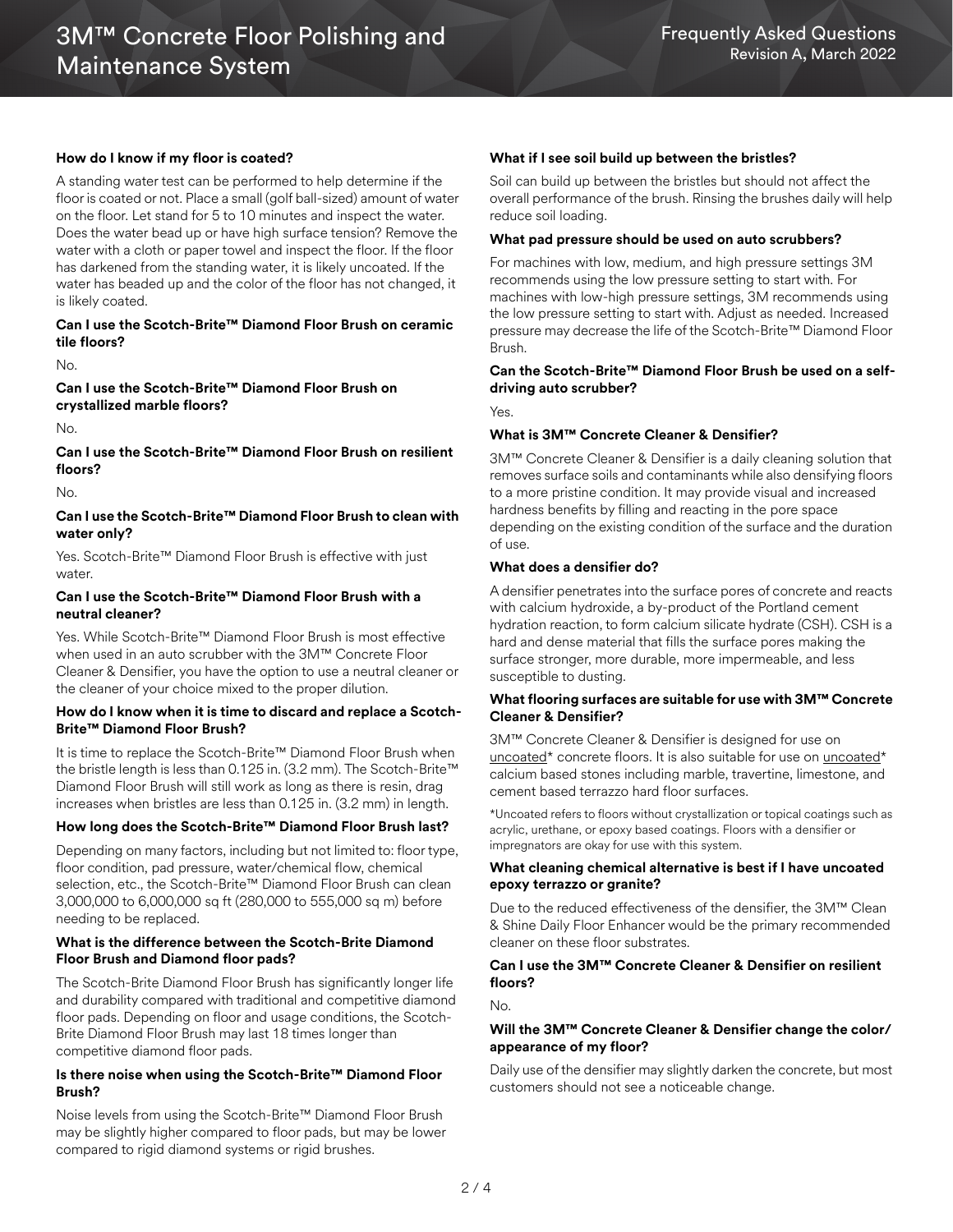### **Can the 3M™ Concrete Cleaner & Densifier be used on Scotchgard™ Stone Floor Protector or other coatings?**

The 3M™ Concrete Cleaner & Densifier is not intended for use on any floor coatings; including floor finishes, protectors, or epoxy coatings.

### **Does using the 3M™ Concrete Cleaner & Densifier improve the gloss and Distinctness of Image(DOI) independently of the Scotch-Brite™ Diamond Floor Brush?**

Yes. Lab tests have shown the 3M™ Concrete Cleaner & Densifier can help improve gloss/DOI when compared to water.

#### **How is 3M™ Concrete Cleaner & Densifier different than traditional floor cleaning chemicals?**

This proprietary technology not only provides exceptional cleaning power but also offers densifying benefits that may include gloss and DOI enhancement, increased surface hardness, and reduced dusting.

## **Do I need to rinse my floor after using the 3M™ Concrete Cleaner & Densifier?**

No.

## **How often should I clean the floor with 3M™ Concrete Cleaner & Densifier?**

3M recommends using 3M™ Concrete Cleaner & Densifier daily. Periodic usage may not provide the product's restorative effects.

## **I have been using 3M™ Concrete Cleaner & Densifier daily for an extended period of time, why don't I see an increase in shine on my floor?**

If you have not yet noticed an increase in shine it is likely due to high traffic levels or a highly porous surface. In this case, it is likely that 3M™ Concrete Cleaner & Densifier requires more frequent use, or application of a more concentrated densifier may be needed.

#### **Will 3M™ Concrete Cleaner & Densifier replace the need for a floor coating in my facility?**

No. 3M™ Concrete Cleaner & Densifier is not meant to fully protect uncoated surfaces. Staining and etching of the floor can still occur.If staining and etching is of concern, the Scotchgard™ Stone Floor Protector is recommended.

## **What is the dilution ratio for the bulk 3M™ Concrete Cleaner & Densifier?**

One ounce of 3M™ Concrete Cleaner & Densifier makes 3 gallons of ready-to-use cleaning solution (1:384).

## **What are the dispensing options for 3M™ Concrete Cleaner & Densifier?**

3M™ Concrete Cleaner & Densifier can be dispensed using the 3M™ Flow Control System Wall Mount Dispenser or the 3M™ Flow Control System Portable Dispenser. For portable use, the product is also offered in a bulk gallon bottle concentrate for on-site dilution.

#### **What type of coverage can I expect per bottle of 3M™ Concrete Cleaner & Densifier?**

Refer to the 3M™ Concrete Cleaner & Densifier technical data sheet for product yield based on packaging type.

## **What is the shelf life of 3M™ Concrete Cleaner & Densifier?**

3M™ Concrete Cleaner & Densifier concentrate can be used up to one year from the date of manufacture. Refer to the product's packaging for specific dates.

### **Are there any special storage considerations for 3M™ Concrete Cleaner & Densifier?**

3M™ Concrete Cleaner & Densifier must be stored at between 40°F and 90°F (4°C to 32°C). Storing 3M™ Concrete Cleaner & Densifier in environments outside of that range may compromise product performance and stability.

## **Can 3M™ Concrete Cleaner & Densifier be used outdoors?** No.

## **I don't have an autoscrubber, can I still use 3M™ Concrete Cleaner & Densifier?**

Yes. 3M™ Concrete Cleaner & Densifier can be diluted into a mop bucket and applied with a mop.

## **Does 3M™ Concrete Cleaner & Densifier contain any fragrance?**

No.